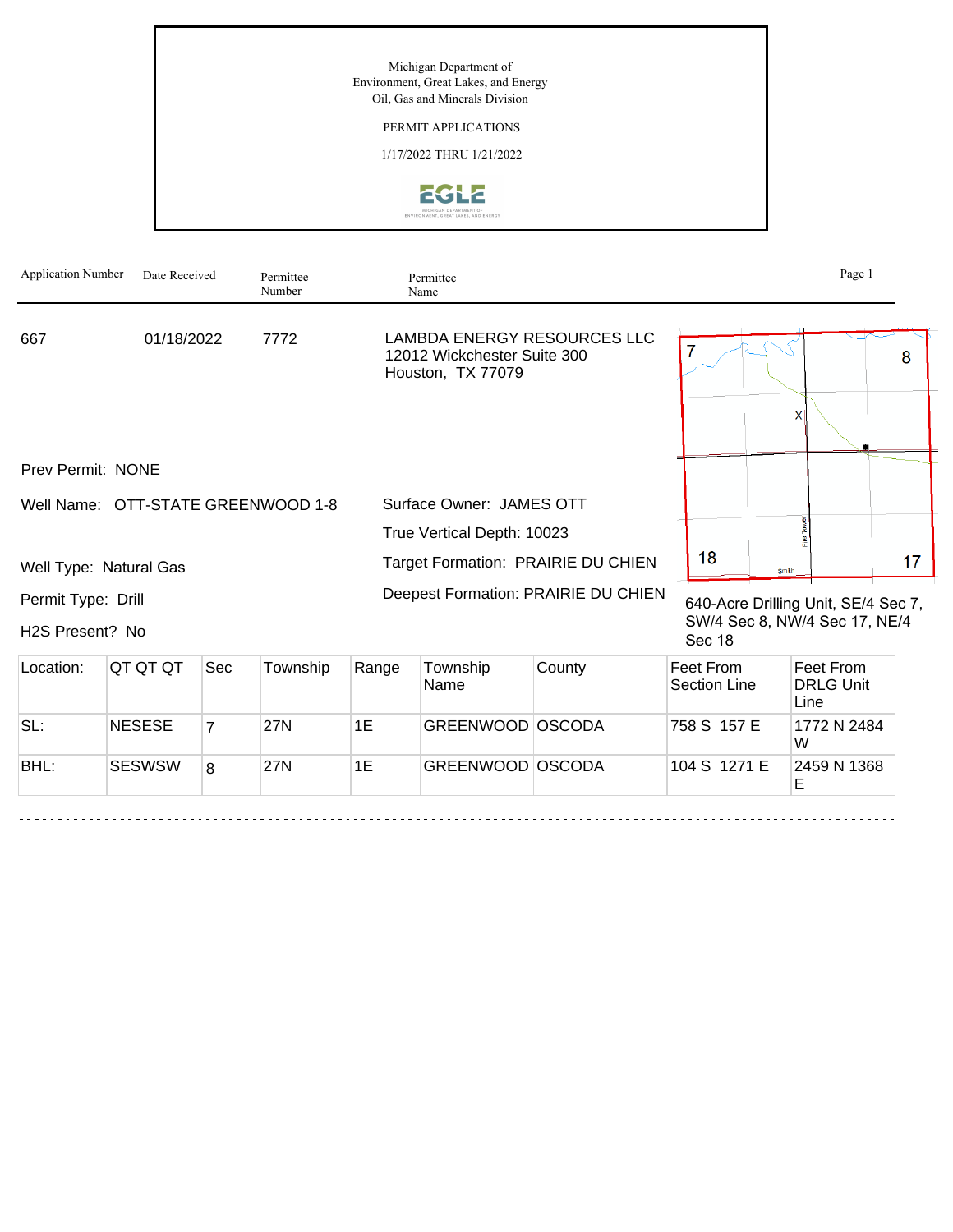Michigan Department of Environment, Great Lakes, and Energy Oil, Gas and Minerals Division

## PERMIT APPLICATIONS

1/17/2022 THRU 1/21/2022



| <b>Application Number</b> | Date Received |     | Permittee<br>Number |       | Permittee<br>Name                                                 |               |                                                              |                                       | Page 2 |
|---------------------------|---------------|-----|---------------------|-------|-------------------------------------------------------------------|---------------|--------------------------------------------------------------|---------------------------------------|--------|
| 668                       | 01/18/2022    |     | 4267                |       | <b>MICHIGAN GEOSEARCH INC</b><br>P.O BOX 1368<br>OKEMOS, MI 48805 |               | T02NR02E                                                     |                                       |        |
|                           |               |     |                     |       |                                                                   |               | 26                                                           |                                       | 25     |
| Prev Permit: 30288        |               |     |                     |       |                                                                   |               | $\mathcal{F}$                                                |                                       |        |
| Well Name:                | Bradley 1-25A |     |                     |       | Surface Owner: Billy Allen                                        |               |                                                              |                                       |        |
| Well Type:                | OIL           |     |                     |       | True Vertical Depth: 3600                                         |               |                                                              |                                       |        |
| Permit Type: Reentry      |               |     |                     |       | <b>Target Formation: NIAGARAN</b>                                 |               |                                                              |                                       |        |
| H2S Present? No           |               |     |                     |       | <b>Deepest Formation: NIAGARAN</b>                                |               | 80-Acre Drilling Unit, SE/4 SE/4<br>Sec 26, SW/4 SW/4 Sec 25 |                                       |        |
| Location:                 | QT QT QT      | Sec | Township            | Range | Township<br>Name                                                  | County        | Feet From<br><b>Section Line</b>                             | Feet From<br><b>DRLG Unit</b><br>Line |        |
| SL:                       | <b>SWSWSW</b> | 25  | 2N                  | 2E    | <b>WHITE OAK</b>                                                  | <b>INGHAM</b> | 490 S 336 W                                                  | 490 S 990 E                           |        |
| BHL:                      | <b>SWSWSW</b> | 25  | 2N                  | 2E    | <b>WHITE OAK</b>                                                  | <b>INGHAM</b> | 490 S 336 W                                                  | 490 S 990 E                           |        |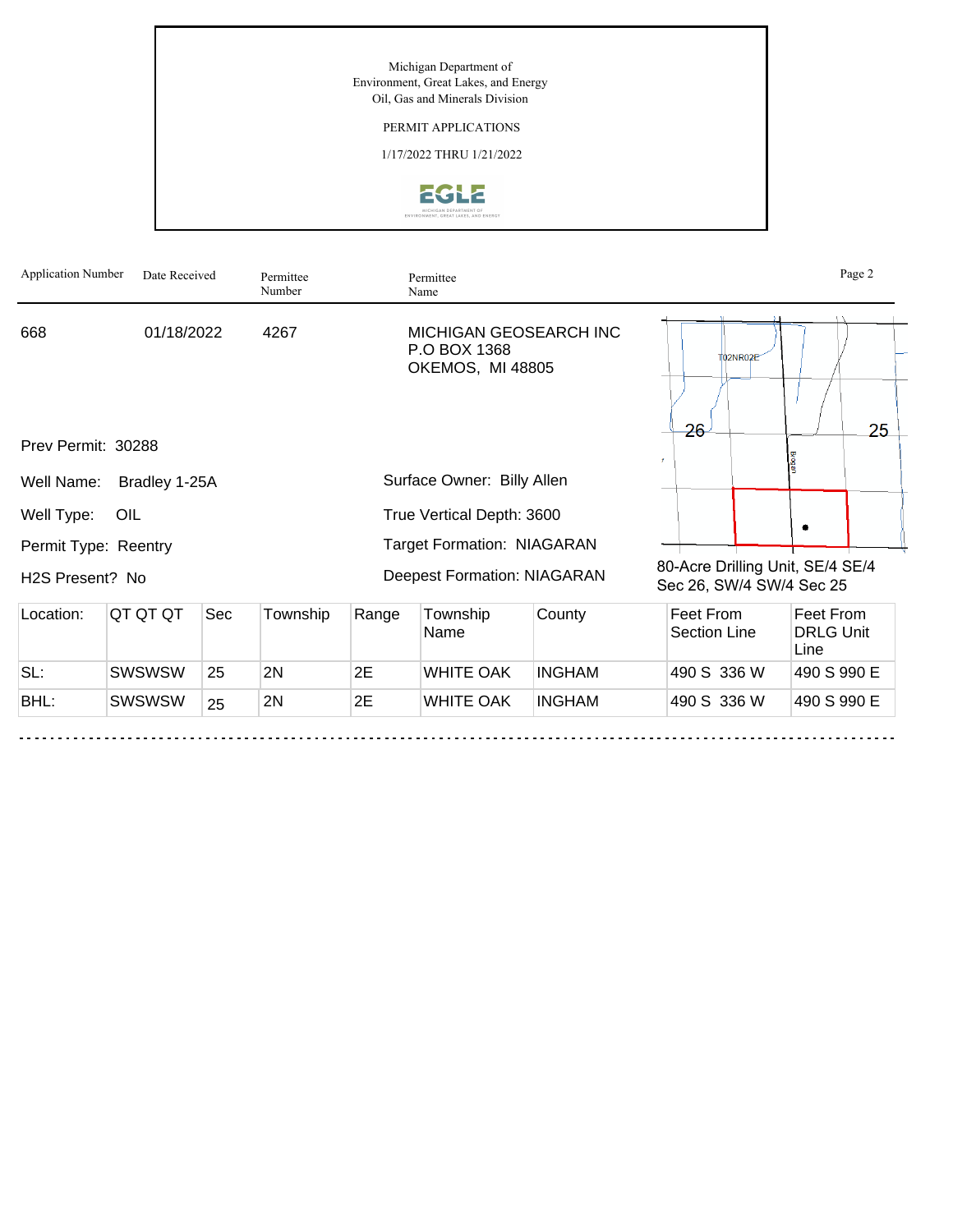

| Permit | Permittee    | Permittee |      |
|--------|--------------|-----------|------|
| Number | $\mathbf{v}$ | Name      | Page |
|        | Number       |           |      |

## **RECORD OF WELL PLUGGING:**

608 2298

UNION OIL CO OF CALIFORNIA 2210 W. PINE RIVER RD. BRECKENRIDGE, MI 48615

API Well Number: 21-073-00608-00-00

Well Name: RAYNER, JOHN B. "C" 1

Plugging Date: 1/13/2022

| SL:<br>14N<br>3W<br>INWSWSW<br>990 S 330 W<br><b>CHIPPEWA</b><br><b>ISABELLA</b><br>BHL:<br>14N<br>3W<br><b>NWSWSW</b><br><b>CHIPPEWA</b><br><b>ISABELLA</b> | Location | <b>OT OT OT</b> | <b>Sec</b> | Township | Range | Township Name | County | Feet From Section<br>Line | Feet From DRLG<br>Unit |
|--------------------------------------------------------------------------------------------------------------------------------------------------------------|----------|-----------------|------------|----------|-------|---------------|--------|---------------------------|------------------------|
|                                                                                                                                                              |          |                 |            |          |       |               |        |                           |                        |
|                                                                                                                                                              |          |                 |            |          |       |               |        |                           |                        |